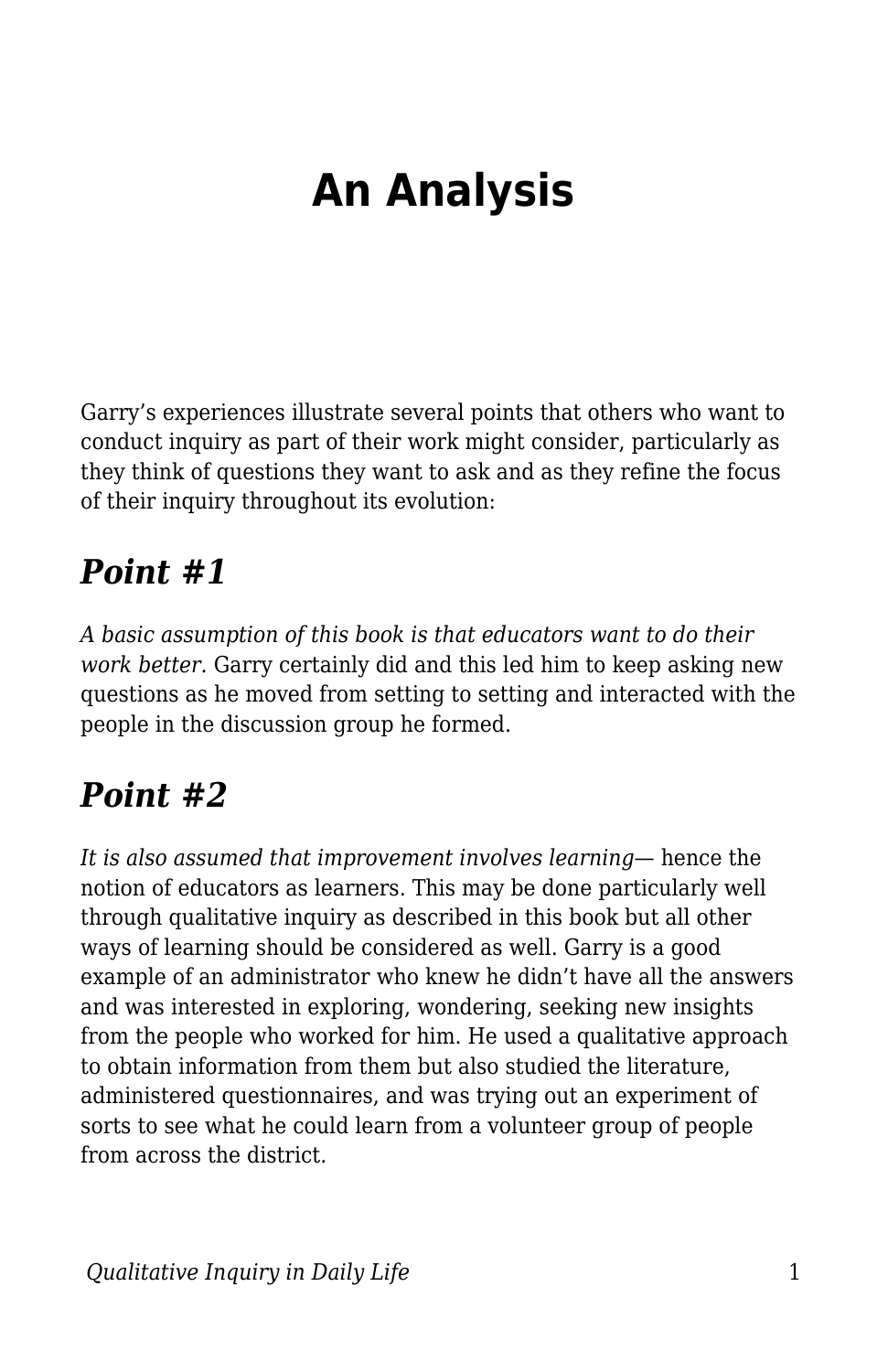## *Point #3*

*Educators learn by asking questions and we only get answers to the questions we ask.* The questions we ask determine the focus of our inquiries. It should be obvious that if Garry had asked why the people in his district didn't follow a particular change model that could be selected from the literature, he would have learned very different lessons than the ones he learned by asking how they *did* change and view change. Both questions would have been legitimate but would have lead to very different answers.

### *Point #4*

*Questions come from many sources.* Garry's came from the literature on change and thoughtfulness, from his many years of experience in the Alberta school systems, from interactions he had with people in the discussion group he assembled for this study, and from his experiences sharing what he was learning with colleagues while writing his dissertation. There are limitless sources of questions and Garry probably accessed even more than this list suggests. Some question sources inquirers might consider as they focus their inquiries are summarized briefly below:

- a. The *foundational disciplines and traditions* that guide educators ask certain questions which should be considered by inquirers. Philosophy, psychology, sociology, political science, anthropology, and others ask critical questions about how people learn, teach and grow which can help an inquirer explore their own educational experiences fruitfully. The literature on change from several fields influenced Garry in his focus for this study.
- b. Likewise, questions asked by the various *subject matter disciplines* in which educators specialize may provide useful guidance. For example, a history teacher might ask how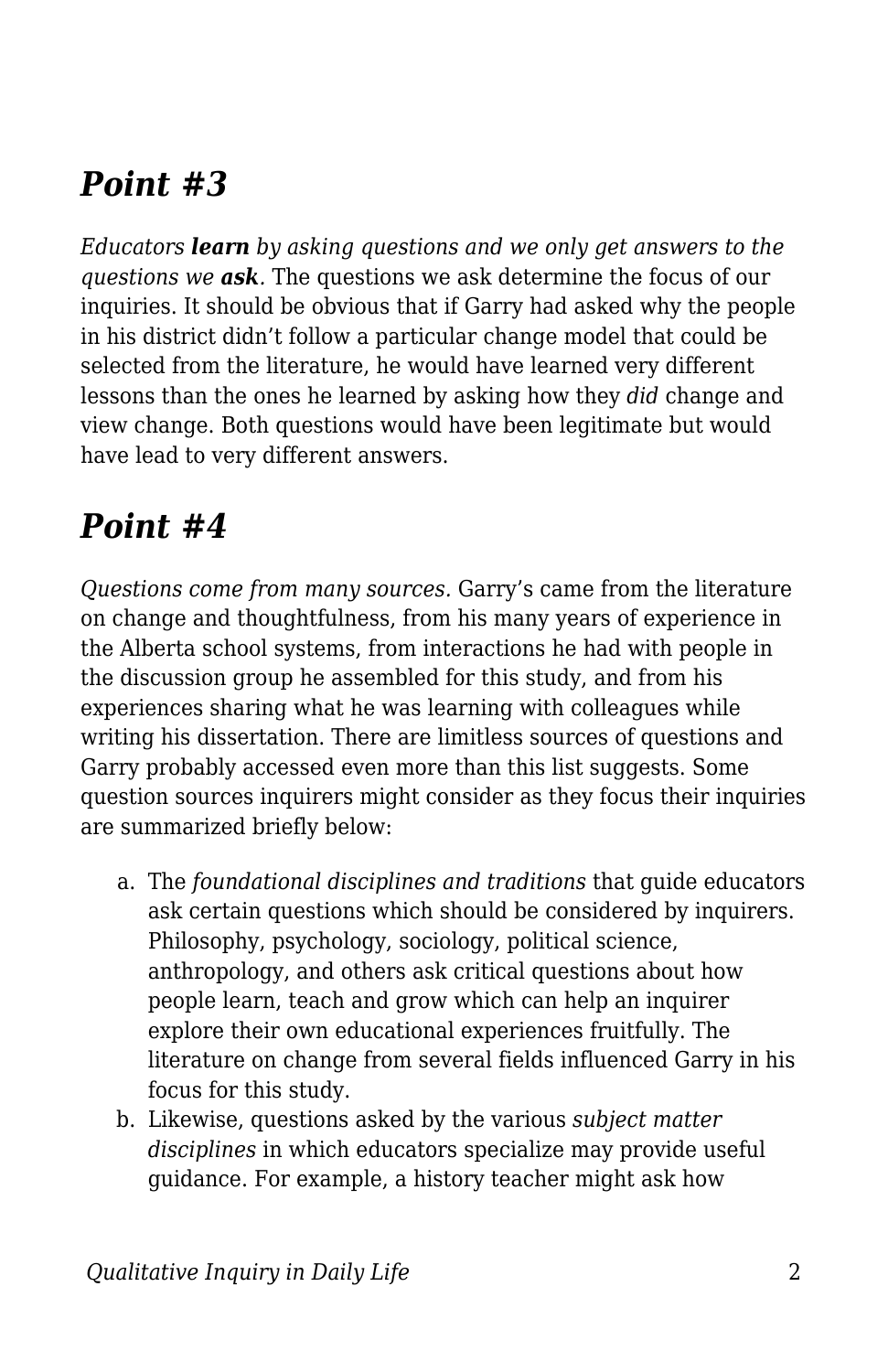political and socio-economic forces in the lives of her students have formed and influenced the students' performance over time. Garry asked questions from the field of change agentry in trying to understand how educators in his district were performing as change agents.

- c. *Educational theorists and researchers ask questions* about learning and teaching in the many journals and handbooks on teaching and teacher education. Often educators believe these sources are irrelevant to their work because they are based on studies done by people who are removed from the classrooms and schools. However, the questions they raise are often based on careful examination of schools and could be a valuable source for field-based inquirers. Garry was particularly sensitive to the views of educational reform theorists in his study.
- d. *People participating in our studies raise some of the best questions*. The students and their parents ask questions through their behavior, if not explicitly. When students are not learning, the implied question is, "What can be done to help me learn?" Businesses and citizens ask questions of the schools increasingly which educators should capitalize upon rather than defend against. Accreditation bodies and other evaluation audiences ask particularly questions about how well educators are performing in relation to their various sets of criteria. Colleagues are constantly asking how to teach or administer better. Any and all of these might be considered as sources for questions in a given study. Garry's study was built squarely around discovering the questions his colleagues were raising about change an schools.
- e. *Our own lives raise questions* from many dimensions: Our experiences and background, our awareness of and responsiveness to questions asked from all other sources, our need for change, our theoretical perspectives on how the content we teach is best learned, our beliefs about what can be known and how we can know, about our freedom to ask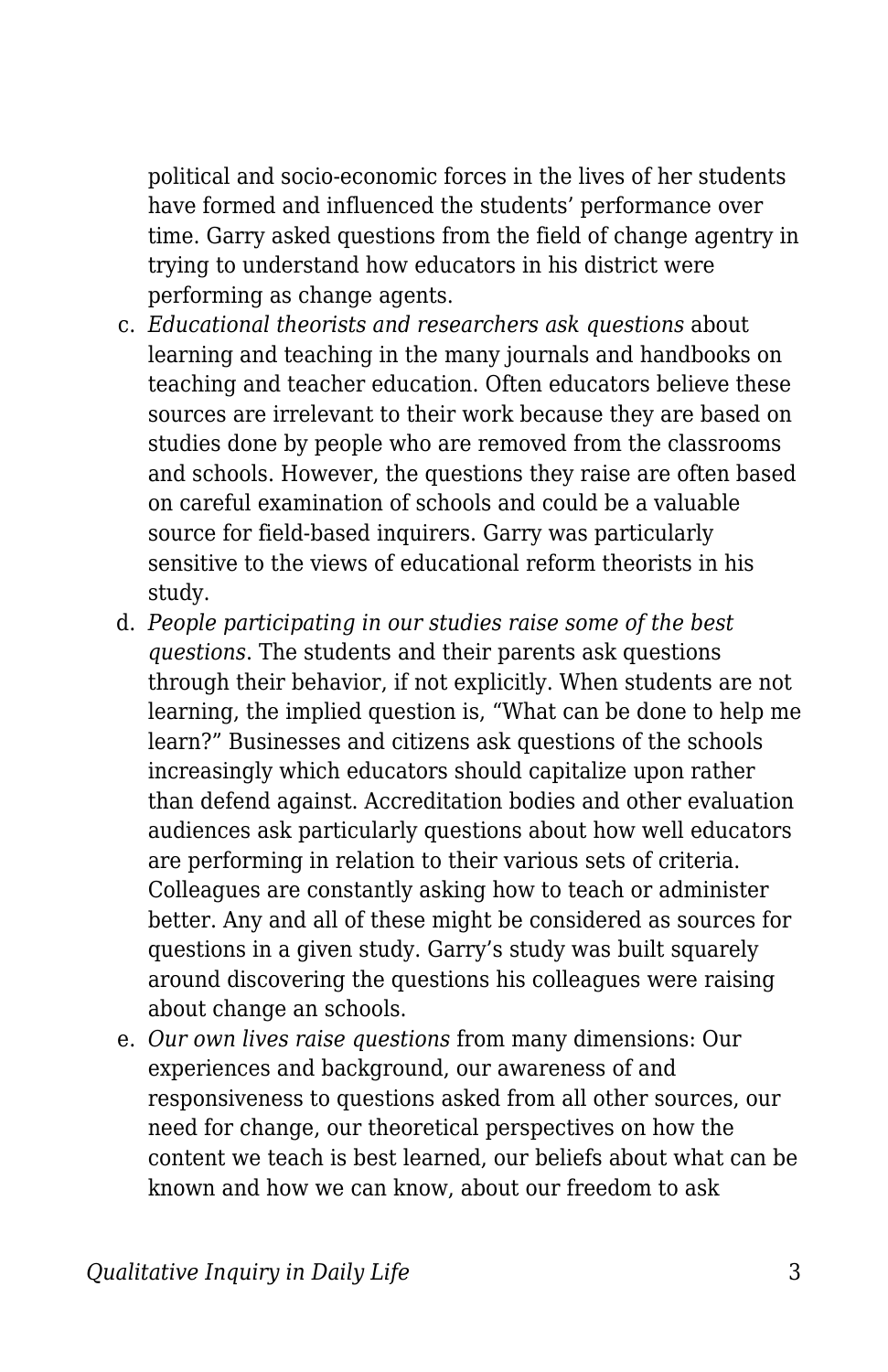questions, about the importance of information versus people, about knowledge and knowing, and so on. Garry's brief overview of his own life suggested that his background led him to ask about the importance of change at the individual level in the creation of institutional and societal change. His beliefs about the power of the mind and the individual's freedom to change made the questions he asked possible.

### *Point #5*

*Qualitative inquiry often focuses on the questions raised by participants' lived experiences.* The qualitative inquirer is often asking, "What is the nature of this experience from the others' points of view?" or "What is really going on here from the various perspectives of the participants, in contrast to what the literature, my theory, or any established interpretations say is going on?" And these questions imply, "What can I become aware of by listening to others that might help me in my search for how to help them?" For example, some of the questions that have been asked in the examples given in this book have been:

- a. What is the right thing to do for Steve (Sid, Cheryl, and Jack asked this in [Chapter One \[https://edtechbooks.org/-qpJ\]](https://edtechbooks.org/qualitativeinquiry/overview))?
- b. How do teachers make ethical decisions regarding students (David asked this in [Chapter One \[https://edtechbooks.org/](https://edtechbooks.org/qualitativeinquiry/overview) [qpJ\]\)](https://edtechbooks.org/qualitativeinquiry/overview)?
- c. How should candidates be prepared to teach (David and the student teachers asked this in [Appendix A](https://edtechbooks.org/qualitativeinquiry/appendixa) [\[https://edtechbooks.org/-JBW\]\)](https://edtechbooks.org/qualitativeinquiry/appendixa)?
- d. How can I learn to teach better through journal writing (Marné asked this in [Appendix B \[https://edtechbooks.org/-YKy\]](https://edtechbooks.org/qualitativeinquiry/appendixb))?
- e. What is going on with Jimmy and how can I help him (Kyleen asked this in [Appendix C \[https://edtechbooks.org/-azf\]\)](https://edtechbooks.org/qualitativeinquiry/appendixc)?
- f. What is going on with change in my district and how can I encourage positive change (Garry asked in this chapter and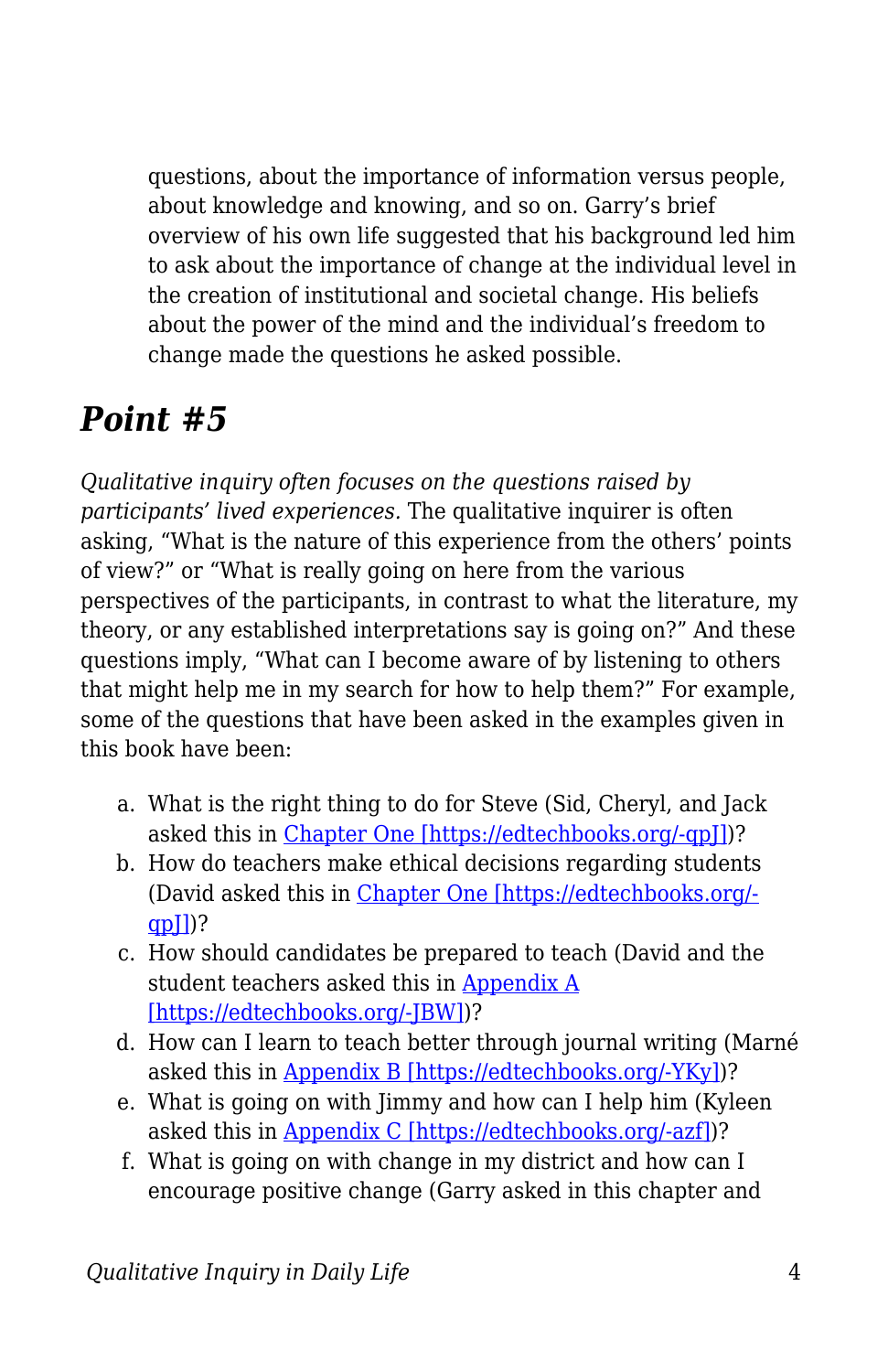in [Appendix E \[https://edtechbooks.org/-Bzr\]\)](https://edtechbooks.org/qualitativeinquiry/appendixe)?

# *Point #6*

*Various interpretive frameworks used within the general qualitative inquiry approach raise useful questions.* This point reinforces the general theme of this book that none of the qualitative inquiry activities is independent. The analysis, synthesis, and interpretive procedures discussed in Chapter Eight employ particular questions which guide and influence the focus of the study at all stages. Some common and useful interpretive frameworks are:

#### **Spradley's Developmental Research Sequence**

Spradley's (1979, 1980) developmental research sequence, which includes many different questions. He discusses three, which should be used at all stages in the sequence:

- 1. *Descriptive* questions which allow the researcher to collect ongoing samples of the participants' language while looking at a social situation and trying to record as much as possible without any particular questions in mind except the **general descriptive** question: "What is going on here?"
- 2. *Structural* questions help the researcher focus further descriptive questions to discover **similarities** among the things described and how participants organize their knowledge.
- 3. *Contrast* questions help the researcher focus further descriptive questions to discover **differences** among the things described and how participants distinguish objects and events in their experience from one another so the researcher can note the dimensions of meaning the informants employ in making such distinctions.

Spradley also suggests that a study should begin with a very wide descriptive focus and then be narrowed over time with structural and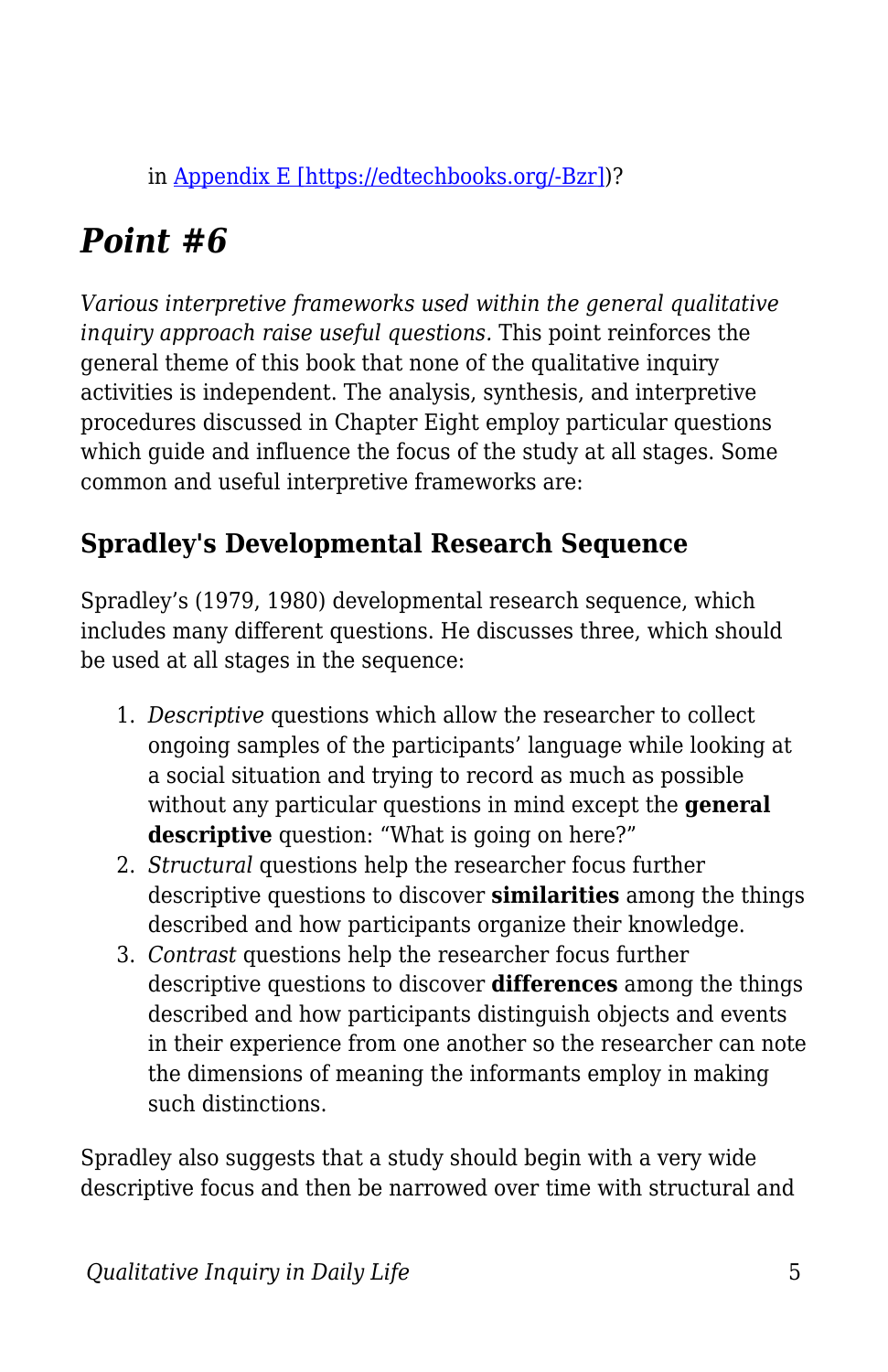contrast questions focusing on a few selected "domains" or categories of descriptive information. He outlines a procedure for identifying domains called domain analysis, which will be discussed in Chapter Eight. He believes that the domains for focus and further questioning should be selected from all that are identified by asking the following questions:

- What interests *me* as the inquirer? Which of the domains do I want to pursue?
- What focus do the people I am studying suggest I pursue?
- What focus does my theory or the literature suggest I pursue?
- What do social conditions or contractual agreements I am under dictate I pursue?
- What central themes or "organizing domains" appear to determine the focus that should be taken?

Spradley notes that almost all social situations in which inquiry might be conducted consist of several elements about which questions ought to be asked to obtain a comprehensive description. These may be asked by an observer during a grand or mini tour of a social setting or they could be asked of interviewees or of documents (artifacts) under study. The use of grand and mini tours will be explored further in Chapter Seven but the key questions asked are these:

- 1. **Space**: What is (are) the physical place or places involved?
- 2. **Objects**: What are the physical things that are present?
- 3. **Actors**: Who are the people involved?
- 4. **Activities**: What is the set of related acts the actors do?
- 5. **Acts**: What are the single actions that people do?
- 6. **Events**: What are the sets of related activities people carry out?
- 7. **Time**: What is the sequencing that takes place over time?
- 8. **Goals**: What are the things people are trying to accomplish?
- 9. **Feelings**: What are the emotions felt and expressed by actors?

Spradley created a matrix of questions using these nine questions in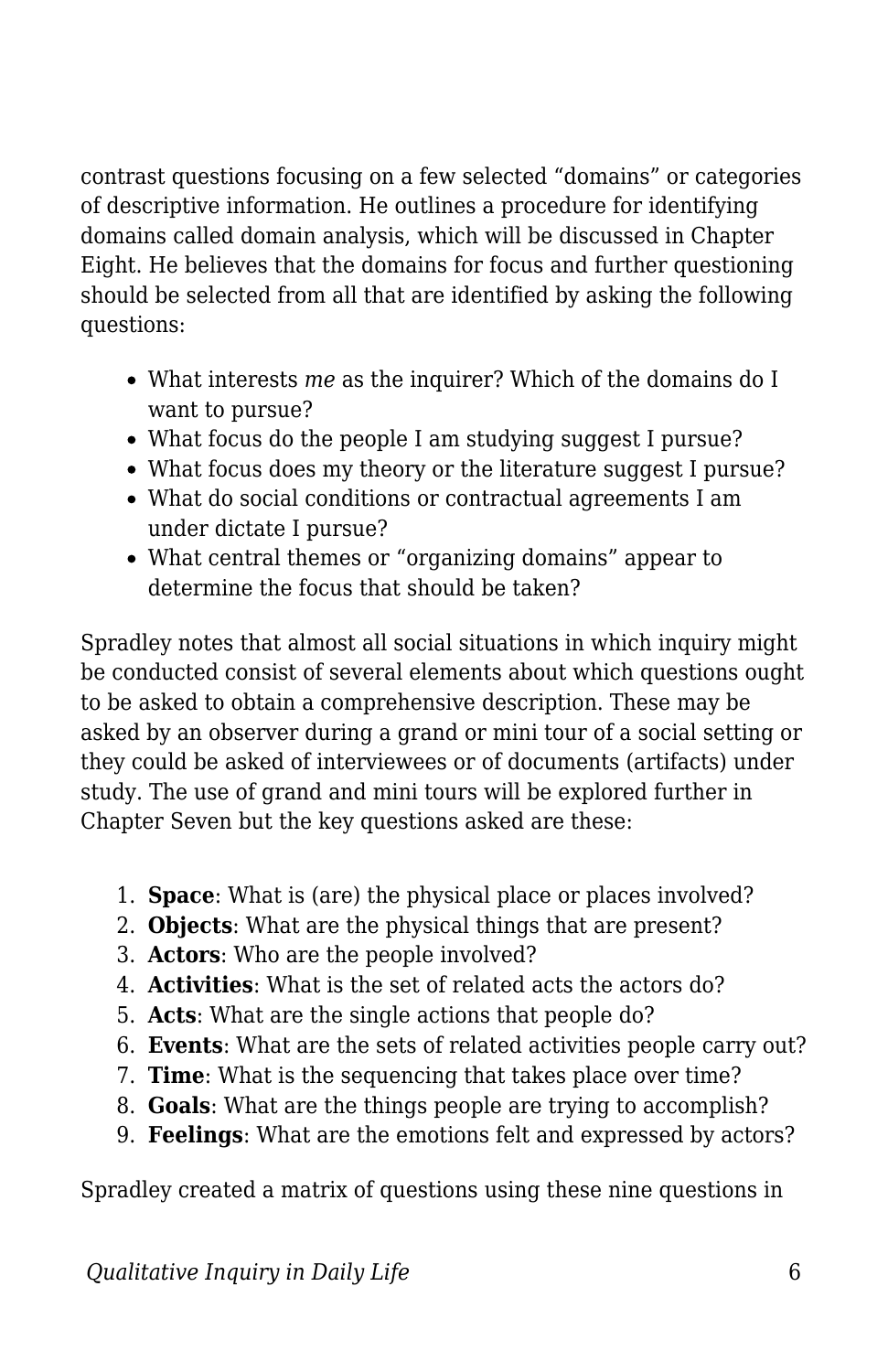both the columns and the rows of the matrix and asking what questions would be appropriate at the intersections (e.g., what are the physical things (#2) in the physical place (#1), etc.). Other questions from Spradley as well as the many other sources discussed in this chapter could be combined into such a matrix to generate a set of questions that would take any inquirer a lifetime to address.

Garry used some of the ideas from Spradley in conducting his inquiry. He looked for domains and asked the associated descriptive questions. But he did not ask all that were possible in Spradley's matrix. He selected among them according to the other interests that he had in doing the study (e.g., he was not particularly concerned about the physical setting or objects involved but was very concerned about goals and feelings of the people participating in his discussion group.

#### **Hunter and Foley's Filters**

Hunter and Foley (1975) discuss the many different filters people use to sort through information and focus their attention. They identify several questions that are asked differentially across ethnic cultures, claiming that people from certain cultures tend not to ask certain questions that might be very helpful to ask. They note that all of us are selective but in different ways and so one question we should ask ourselves regularly is, "what am I missing?" They suggest that most Westerners focus on verbal information and ignore the meaningbearing contextual details surrounding that information (including time, space, and nonverbal information. They identify the following questions to be added to any others you might be asking during an observation or throughout an entire inquiry, just in case they may have some relevance to the experiences you are learning more about:

- 1. Where is the scene you are observing?
- 2. Where are you in relation to the scene you are observing?
- 3. Why did you choose the kind of scene you chose to observe?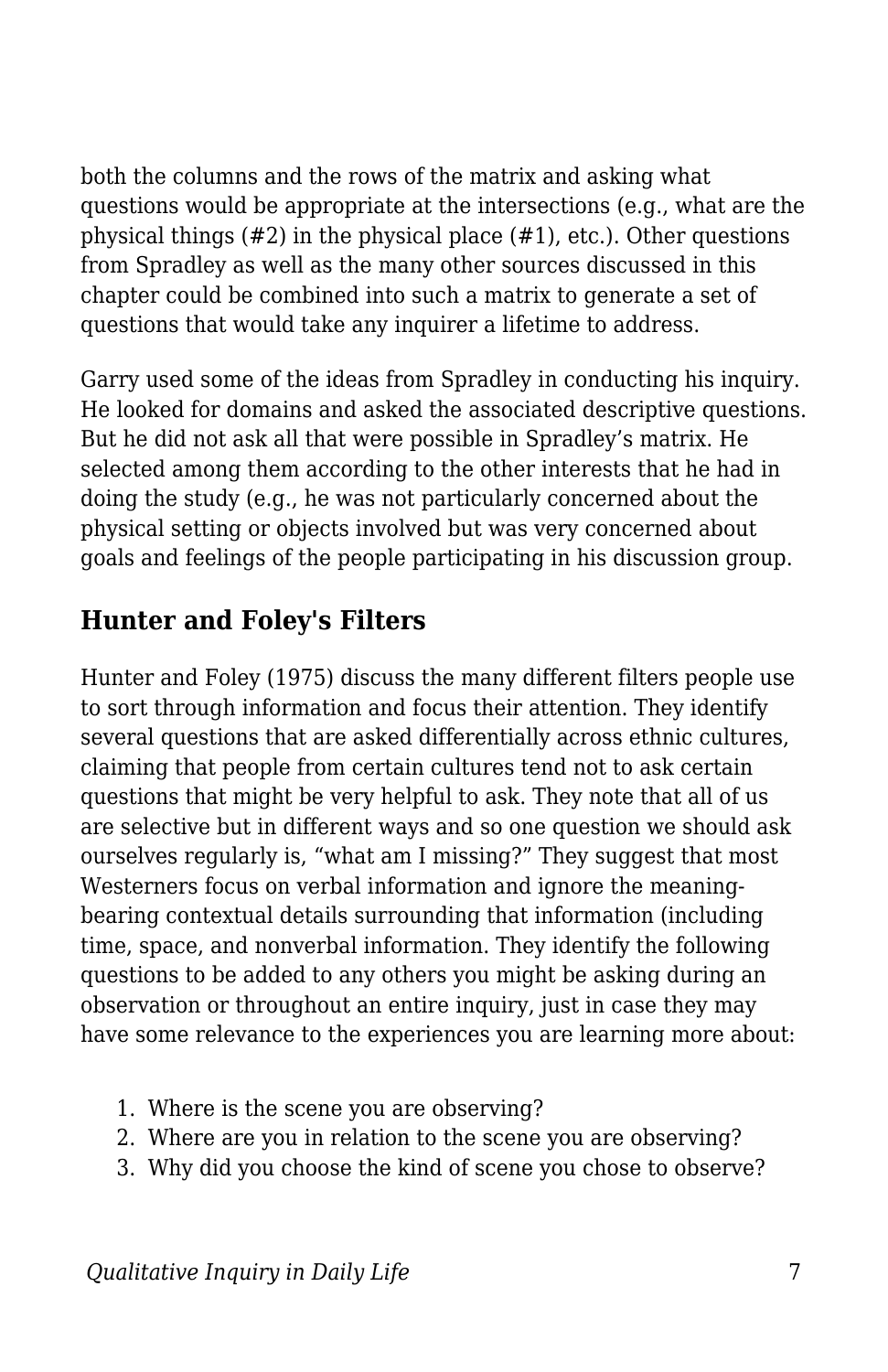- 4. Why did you choose the particular scene you are observing?
- 5. What is your train of thought– both about your self and the scene you are observing?
- 6. Where are you located in the scene? Are you moving around? Staying still? Why?
- 7. Are you interested in the scene? Easily distracted? Both? Why?
- 8. What are the implications for what you are seeing?
- 9. Are you bored? How might that affect your observation?
- 10. Stop a moment. Think about the scene you are in. Do you notice the:
	- $o$  time?
	- $\circ$  temperature?
	- weather conditions?
	- materials of which things are made?
	- colors of materials?
	- $\circ$  clothes people are wearing?
	- $\circ$  sounds in the background (e.g., cars going by)?
	- persons speaking each phrase?
	- people's positions in relationship to one another?
	- ways people move their bodies?
	- $\circ$  gestures?
	- $\circ$  spatial arrangements of people and objects?

It isn 't clear that Garry attended to all these details. Given his membership in Western culture, it is likely that he did not, unless he consciously made an effort to do so. It appears from his conclusions and themes that he focused on the verbal information the participants in his group talked about rather than on the nonverbal information they were sharing. That focus still yielded a lot of data to explore. But Hunter and Foley make a good point that much of the contextual details that would help Garry interpret the verbal information had to be processed by him subconsciously as well because he probably didn't make it explicit. That is one approach educators as learners will likely take; but you ought to consider taking explicit note of these details from time to tame as well.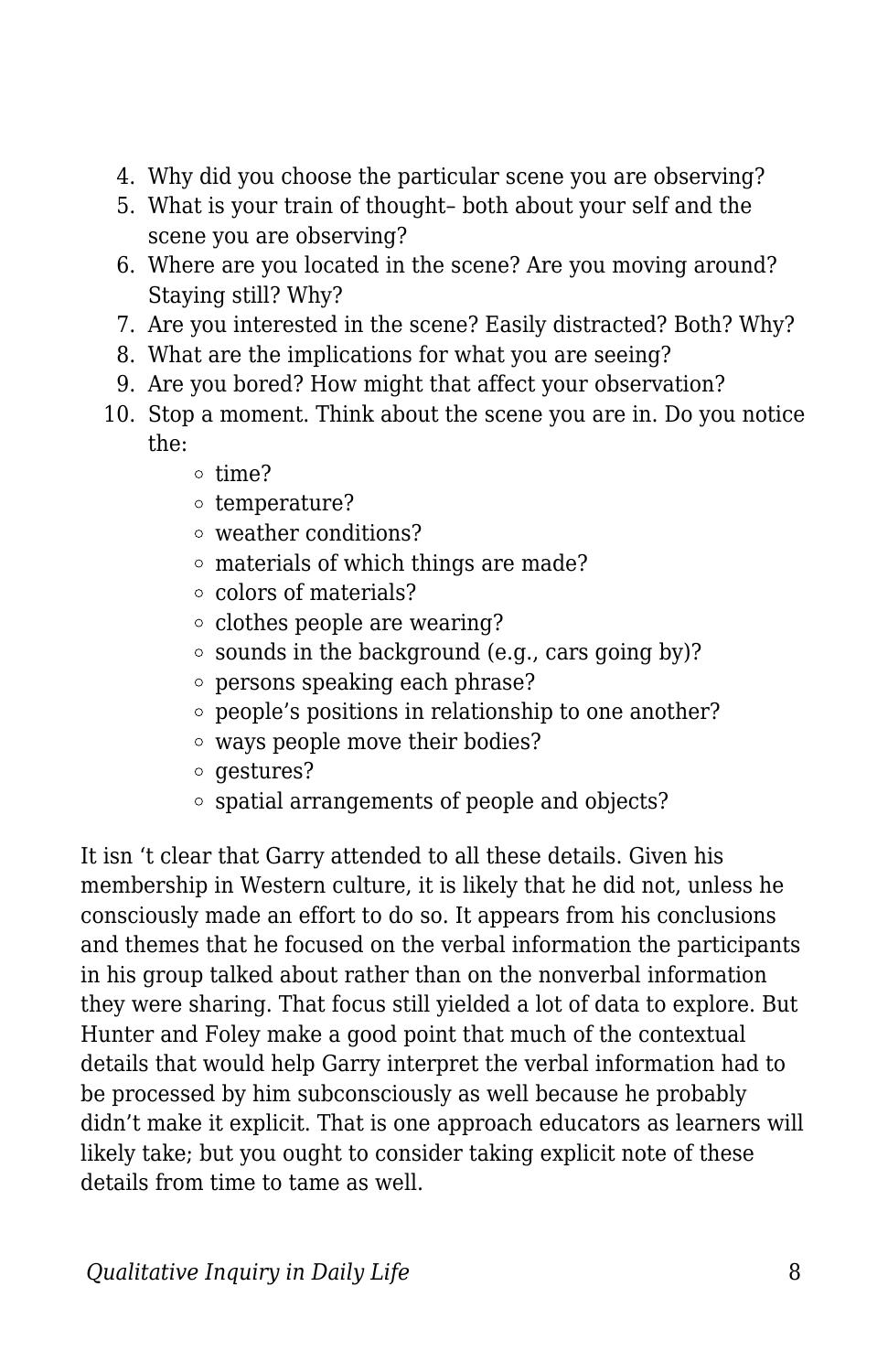#### **Smith's Foreshadowed Problems**

Lou Smith (Williams, 1981) begins his study with "foreshadowed problems" as his focus. He is constantly reading and thinking about how to do schooling more effectively in light of whatever experience he is able to have in schools. Whenever he goes into a new setting, he brings with him the accumulation of these thoughts in the form of questions or problems that he wants to ask in the context of a new setting. Thus, the exact set of questions is constantly changing. Garry appears to have been doing something similar to this, although he probably wasn't doing so as explicitly as Smith does. He used his experiences as a teacher, principal, superintendent, and doctoral student to generate the questions for his dissertation.

#### **Walker's Approach**

In contrast to Smith, Rob Walker (Williams, 1981) is not accumulating data across sites but instead asks what he can find that is positive and uplifting about education in any given site. He also asks what role the participants want to assign him, as a means of obtaining insight into their lives and meanings they attach to relationships and events in their lives. Garry did this to some extent too. He invited the teachers and principals in his district to join him in a discussion group and then let them help define his role in the group rather than assert his right as the superintendent to set the agenda. He not only learned more about their own agenda by keeping his quiet, he also learned how they viewed him in this unique role and setting.

#### **Tesch's Approach**

Tesch (1990) reviews 50 different qualitative analysis techniques she identified in educational, psychological, sociological, anthropological, and other fields and notes that every analytical stance is generated by a theory or a set of questions about the world and people. The list of possibilities is practically endless, as this growing list indicates and as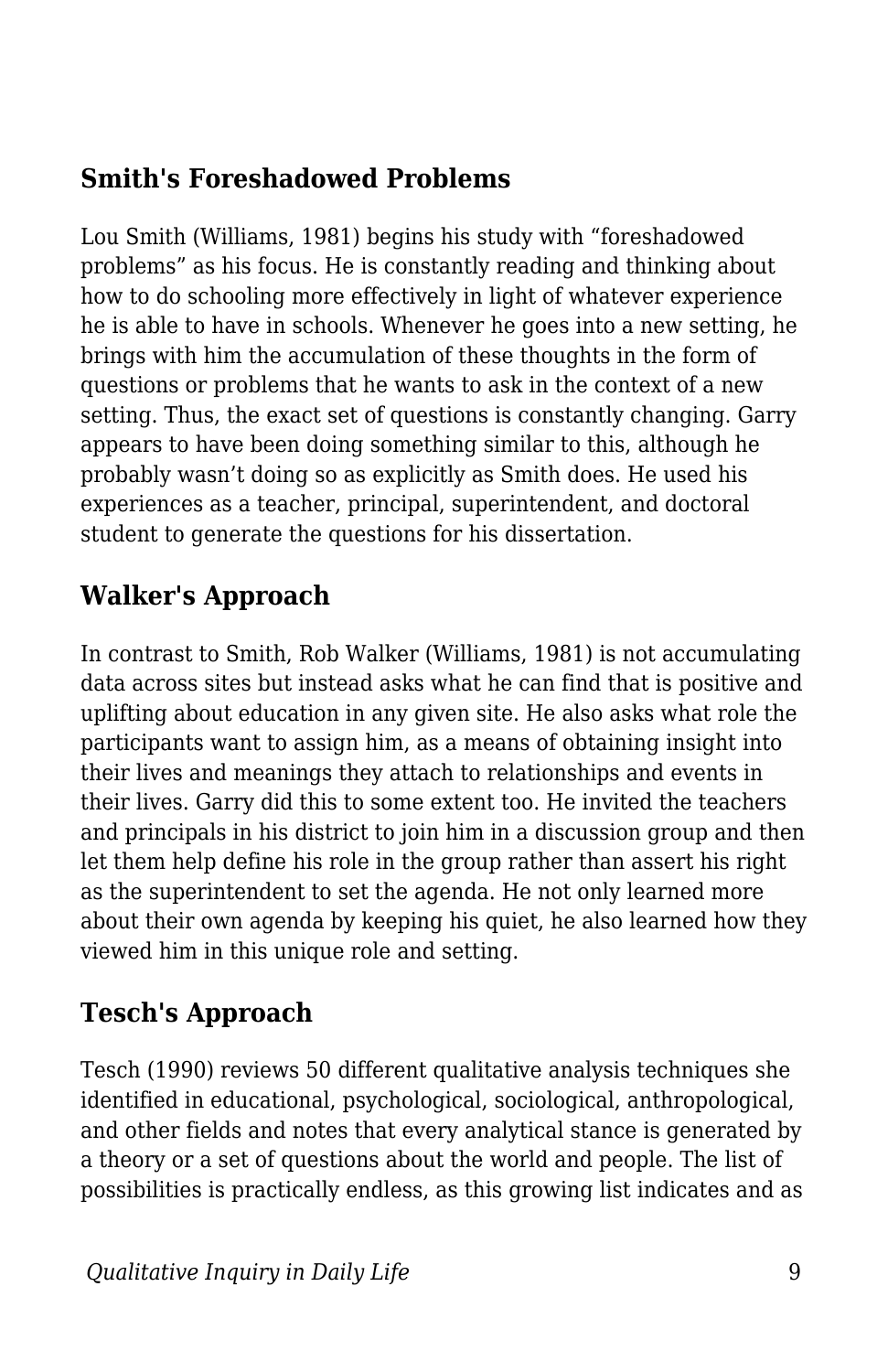Tesch's analysis shows.

#### **Story Telling and Narrative Inquiry**

Knoblauch and Brannon (1988), Clandinin and Connelly (2000), and others claim that story telling and narrative inquiry are the most appropriate forms of inquiry in which educators might engage. The main question these people seem to be asking in anticipation of telling a story is "What is life like for the person about whom the story is to be told?" They then bring the full power of the story-telling arts to bear on this question and address a myriad of questions such as these identified by Knoblauch and Brannon: "scene, situation, action-intime," (P 23) and questions about "the phenomenal reality of the classroom [or any educational setting], what it looks like, the objects that define it as a material and social space, how the people in it look, talk, move, relate to each other, the emotional contours of their life together, the things that happen, intellectual exchanges, social understandings and misunderstandings, what the teacher [and other actors] knows, plans, hopes for, and discovers, how different students react, the subtle textures of the teaching experience, the subtle textures of the learning experience." (P 25) These inquirers are most interested in questions associated with giving a voice to the lived experiences of the people they are inquiring into. Garry approached some of the story-telling questions in the portrayal section of his dissertation but none of that shows up in the article version that is found in [Appendix E \[https://edtechbooks.org/-Bzr\].](https://edtechbooks.org/qualitativeinquiry/appendixe) This kind of question asking takes more time and space to address than most journals in education are used to dedicating. But oral story telling and perhaps electronic journals and literary journals provide hopeful outlets for educators who want to share their stories.

#### **My Basic Approach**

My basic approach is to experience the setting as richly as possible, asking myself what is going on from as many perspectives as I have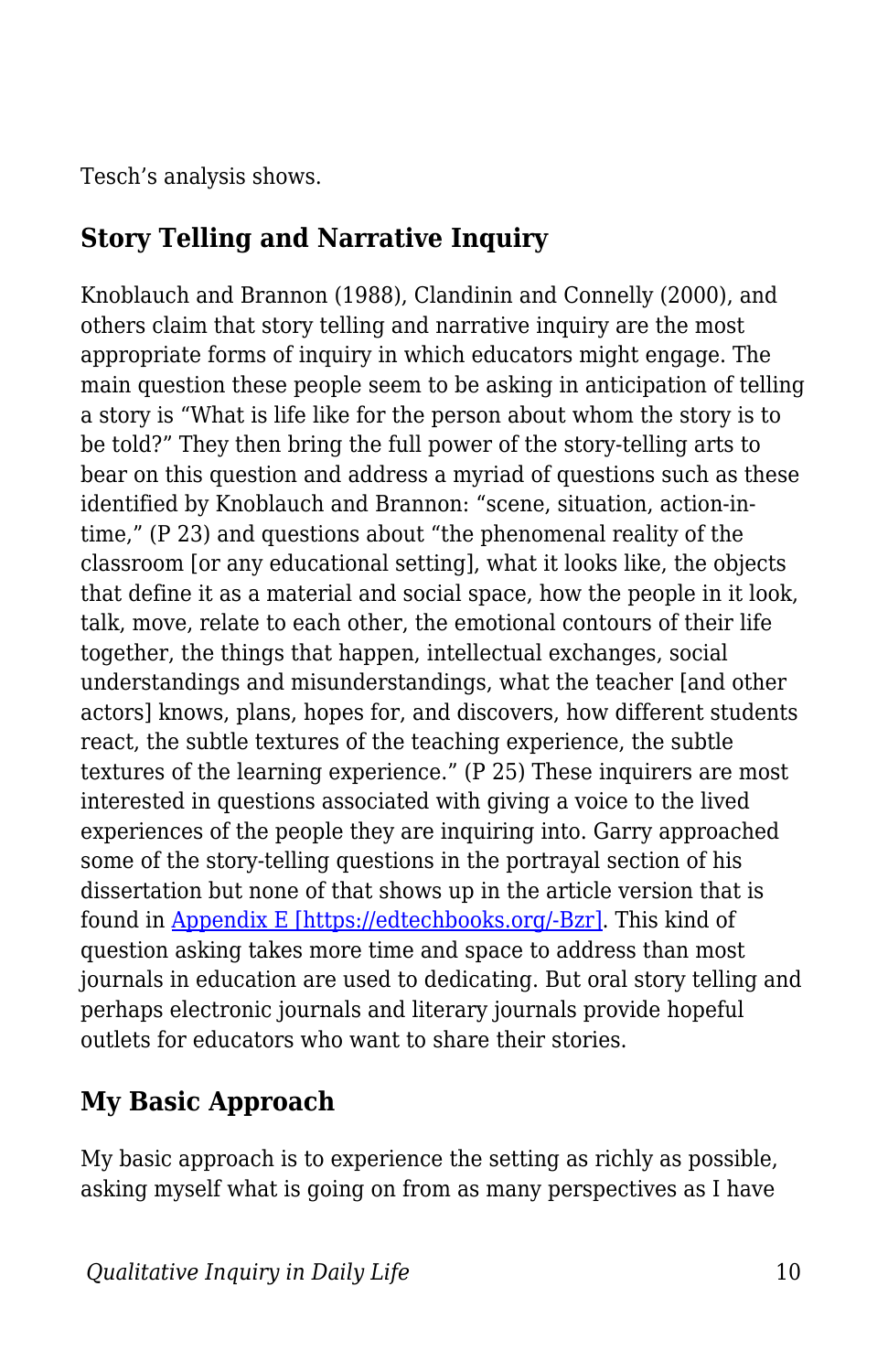time, relationships, resources, and interest to consider. I know that I will never ask all the possible questions and that whatever questions I do ask will lead me in directions that facilitate some follow-up questions and discourage the asking of others. I know too that who I am and my experiences play a major role in what questions I select among the millions of possibilities.

## *Point #7*

*Each inquiring educator must thoughtfully ask their own questions in any given situation.* There are lots of theories of education that suggest certain questions as being the essential ones. And there are probably an infinite number of excellent questions that have never been conceptualized, let alone asked. So, this book cannot tell you the key questions to ask in *every* situation. We can only make the point that asking good questions is central to good learning and to good qualitative inquiry.

It is also apparent that any given inquirer cannot be asking all possible questions at once. As humans, we have to focus our attention on one question at a time or we don't get answers to any questions. And whatever questions we focus on restrict the asking of other questions, especially as we pursue questions to deeper levels. However, an assumption of qualitative inquiry is that all questions are connected holistically and answering of any one question has implications for any and all other questions that may be raised.

To be a learner, particularly a learning educator, is to be continually searching for better and better questions to ask and to do our best to answer those questions within the frame we find ourselves. The best product of such questioning and answer-seeking will be better questions, in addition to our tentative answers. And the context in which those questions and answers are created and explored needs to be clearly documented too. Details about what questions were asked and why those were the best questions the asker could come up with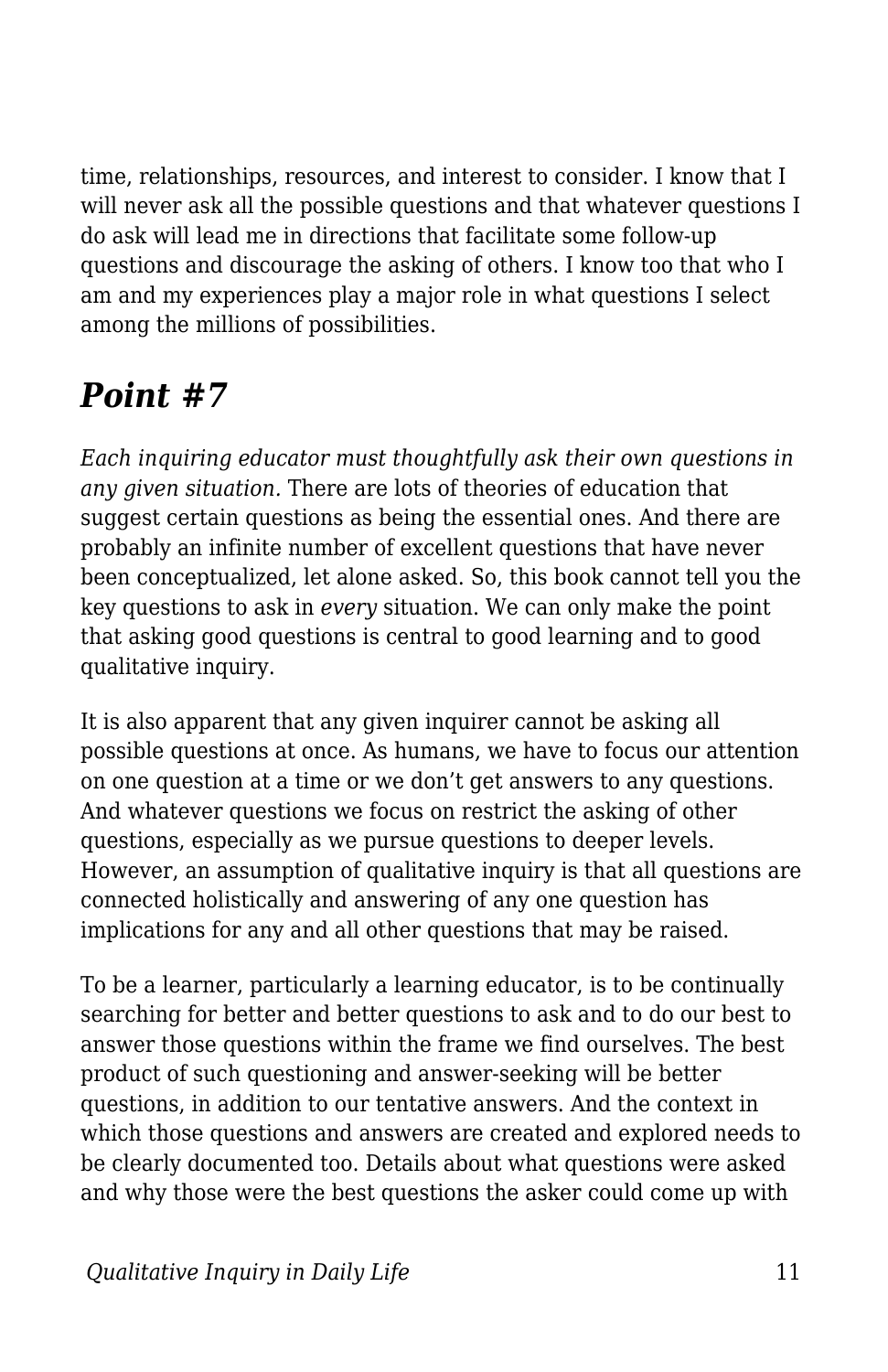at the time should be recorded (in an audit trail) so the readers and inquirer can interpret more thoughtfully the questions and answers.

Ideally, the questions asked would be couched in terms of the experiential context of the inquirer. That context would include all the other qualitative inquiry activities and products discussed throughout this book using the holo-movement metaphor: the literature read, the problems most immediately or powerfully faced, the resources available, the relationships and roles that seem most relevant, the anticipated sharing of learning with others, the information collection procedures available, the analysis, synthesis, and interpretation frameworks being considered, the philosophical stances being taken, etc.

Obviously, the context of any given question-asking activity for any given inquirer is infinite. And no one is likely to be aware of all the contextual details that yielded the questions they are asking. But the more you can say about these details in your field notes and any writing you generate will help others and you better understand and interpret the answers you come up with during your study.